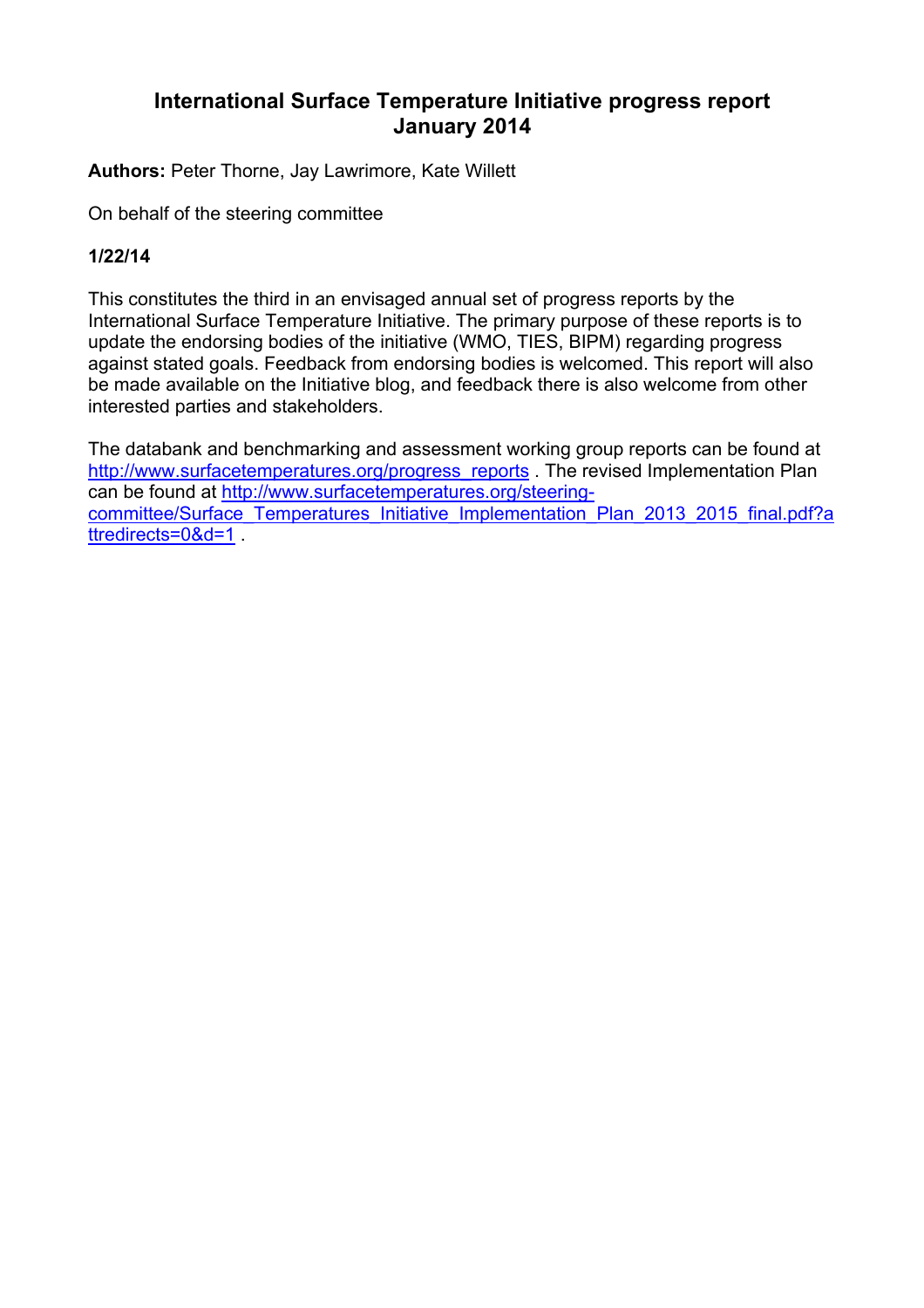### **SUMMARY**

#### **Overall progress**

Over 2013 significant progress has been made to further the Initiative aims. The steering committee and working groups have met regularly by teleconference and made significant progress. In addition a small workshop, facilitated by NOAA's National Climatic Data Center, was held in the summer to further benchmarking activities.

Following the meeting of the Global Climate Observing System's Atmospheric Observations Panel for Climate at which progress was summarized a letter was drafted and sent under signature of the WMO Secretary General. This letter was sent to all national Permanent Representatives requesting their help with furthering the databank's development and verification. It is understood that multiple National Met Services are in the process of consideration of and / or responding to these letters at this time.

A subset of the ISTI participants were involved in putting together a proposal to the SAMSI (Statistical and Applied Mathematical Sciences Institute) initiative in the USA for a summer activity in 2014. This activity was accepted from those submitted. The workshop will occur in July 2014, in Boulder, Colorado, at the NCAR facilities. Further details will be forthcoming in coming weeks.

The implementation Plan was revised and updated to cover the period 2013 through 2015. Further, terms of reference and membership for all ISTI groups have been revisited and revised to ensure that they remain relevant.

Several papers, web-based reports, and conference / workshop talks and posters have been given over the past year. The Initiative was included in a talk given at an event at the Royal Society in October 2013. Further talks were given at a SAMSI workshop in North Carolina, at a stats and climate workshop in Oslo, Norway, at the  $12<sup>th</sup>$  International Meeting on Statistical Climatology in Jeju, South Korea, and at Reading University. The databank paper was accepted for publication in the Geosciences Data Journal, lead authored by Jared Rennie. Several ISTI relevant papers were published in the ITS9 conference proceedings.

The Databank Working Group and scientists at NOAA's National Climatic Data Center completed preparation of the databank for an official version 1 release. This included two additional beta releases which accounted for additional user feedback, a blacklisting facility, and development of a CF compliant netcdf version of the merged holdings. The first release was written up in a journal article and accepted by Geosciences Data Journal. Following this management at NCDC determined the need for an operaional readiness review. This review has served to stay formal release at this time, The review should ensure best standards of management going forwards.

The benchmarking and assessment working group have undertaken significant progress facilitated in part by the workshop held in Asheville in the summer of 2013. The group have met frequently to further all aspects of the design of the benchmarks. Several new members have joined the group following the IMSC meeting and the Asheville workshop. By necessity the majority of their practical work is pending the release of the first version of the databank holdings which the benchmark analogs will 'mirror'. Further, it is non-trivial to create realistic benchmarks requiring more effort than was initially envisaged but substantial progress has been and continues to be made.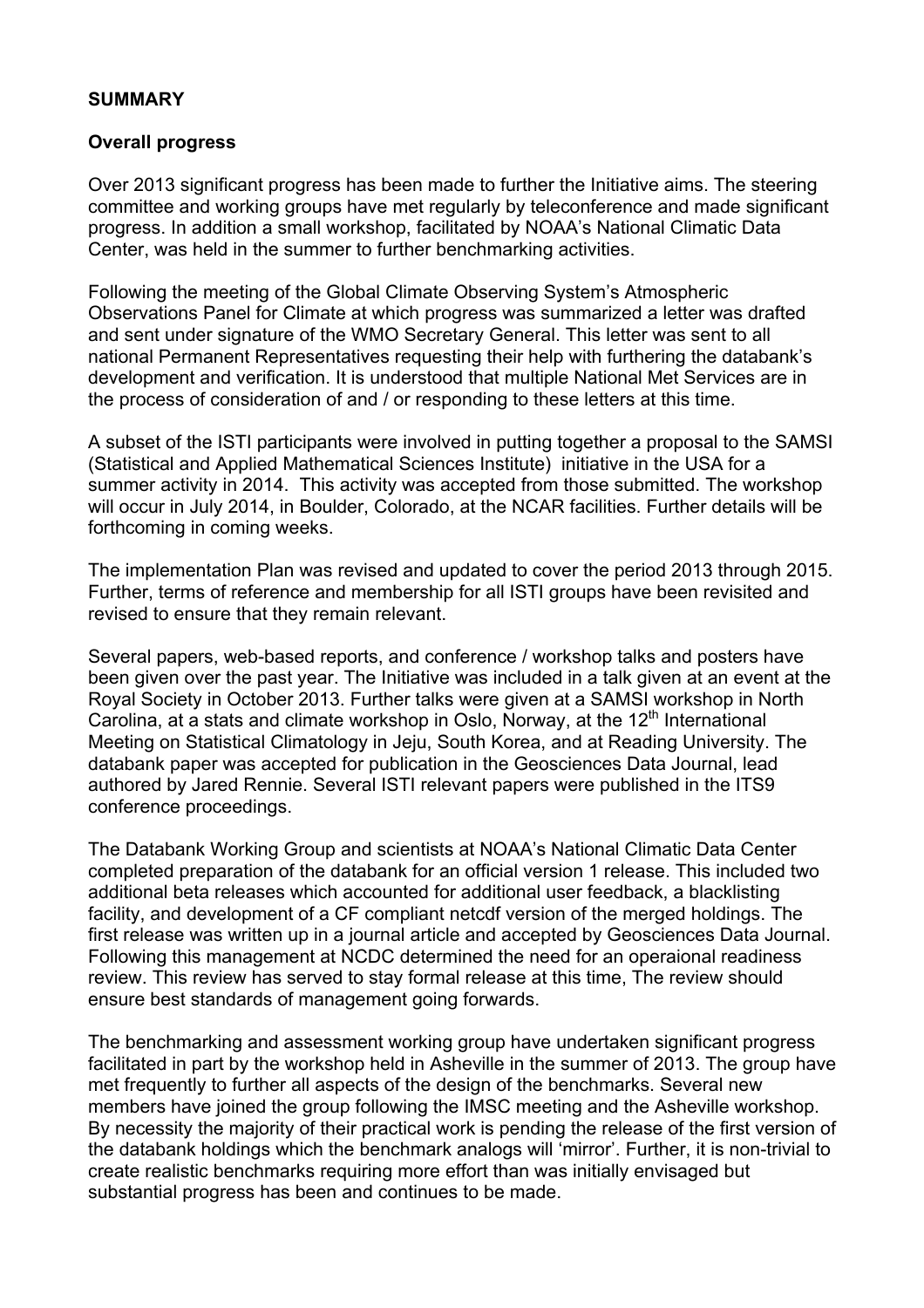Efforts have continued to coordinate with relevant other activities as known to the initiative participants. Several posts have been made to the blog on behalf of the UK Natural Environmental Research Council EarthTemp initiative (http://www.earthtemp.net/) and ACRE.

## **Significant issues**

Significant issues remain largely unchanged from those outlined the previous two years.

- 1. At time of writing, the envisaged working group charged with creating a data portal and user support remains elusive. Although not currently critical as there are still no products developed under ISTI auspices this will become so and suggestions as to how to pursue this would be welcomed.
- 2. Concerns exist over the ability to get multiple independent groups engaged in the dataset creation (homogenization of the data to create climate products) problem..The SAMSI program workshop in summer 2014 will significantly help to address this issue but further work is required.
- 3. Despite numerous efforts to create a crowdsourcing digitization portal with the citizen science alliance, it remains the case that no funding has been accrued. It would require of the order 0.5 million US\$ to create a portal and pull through to the databank for three years. Suggestions as to potential avenues to pursue would be welcome.
- 4. Implicit in much of the above the Initiative continues to function in a largely volunteer-based capacity with in-kind support from some of the participants' institutions. A more dedicated funding solution would help place the Initiative as a whole on a firmer basis. In particular progress should be weighed against dedicated resource. It is not, in that context, a great surprise that several timelines have slipped substantively as they did last year.

## **Plans for the coming year**

- Release of v1 databank holdings upon completion of Operational Readiness Review
- Presentation of progress at AMS annual meeting in Atlanta (Feb 2014), at Imperial College (Jan 2014), Edinburgh University (TBD), GCOS AOPC (April 2014), EGU (April 2014), and at a homogenisation workshop in Budapest (May 2014)
- Release of benchmarks (May 2014)
- SAMSI workshop on homogenization of surface temperatures (Jul 2014)
- Input as requested by CCI to their congress (Jul 2014)
- Papers describing the benchmarks (various)
- Paper summarizing SAMSI workshop outcomes (Dec 2014)

## **Publications in 2013-2014 reporting period**

- Merchant, C. J., et al. "The surface temperatures of Earth: steps towards integrated understanding of variability and change", Geosci. Instrum. Method. Data Syst., 2, 305-321, doi:10.5194/gi-2-305-2013
- Menne, M. J. et al. (2013), "Benchmarking the performance of pairwise homogenization of surface temperatures in the United States" AIP Conference Proceedings, 1552, 10.1063/1.4821423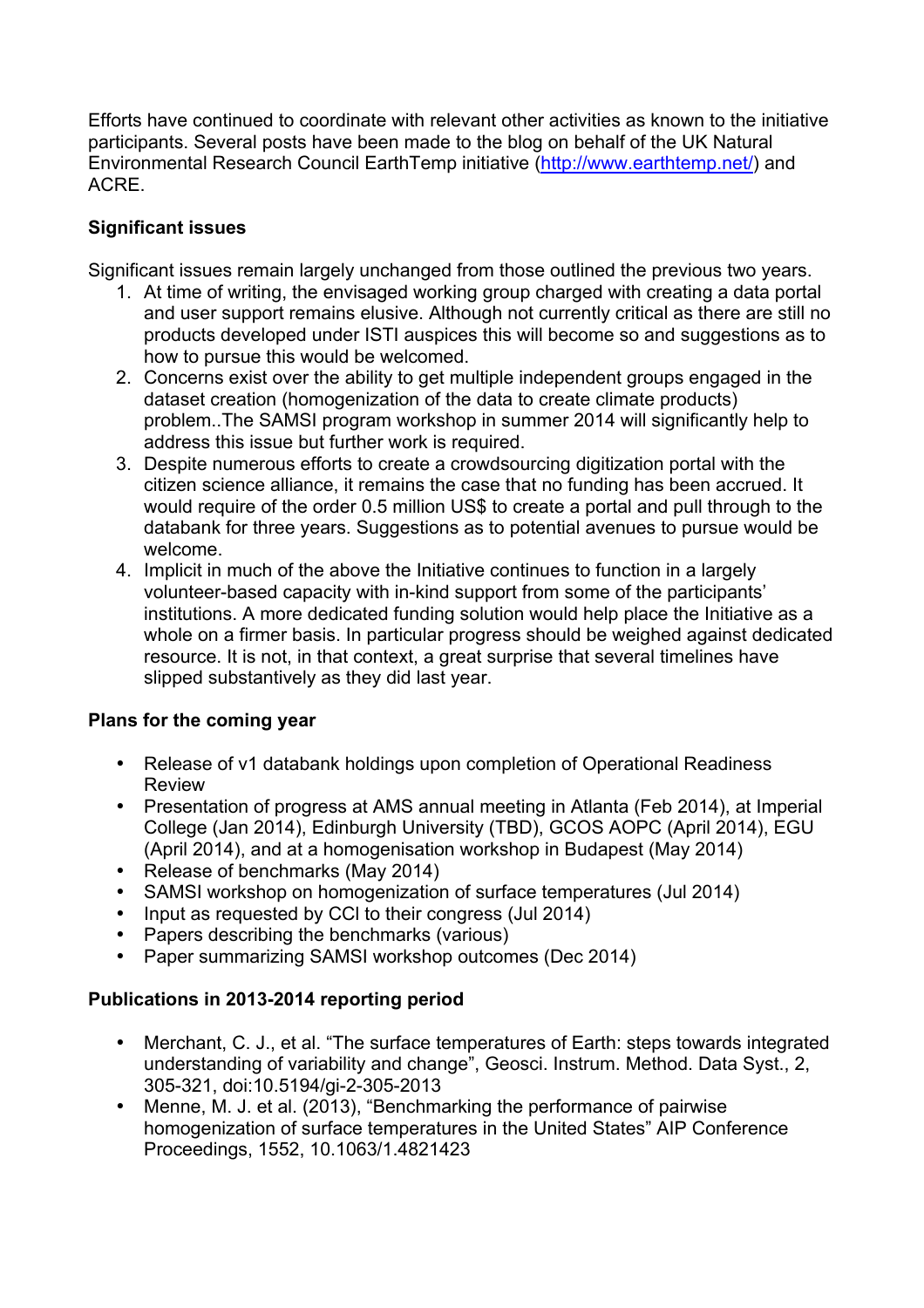- Lawrimore, J. H. et al., 2013, "The International Surface Temperature Initiative: Global Land surface Databank Development", AIP Conference Proceedings, 1552, 10.1063/1.4821420
- Thorne, P. W. et al., 2013, "The International Surface Temperature Initiative" AIP Conference Proceedings, 1552, 10.1063/1.4821418
- Pintar, A. L. et al., 2013, "Statistical methods for Change-Point Detection in Surface Temperature Records" AIP Conference Proceedings, 1552, 10.1063/1.4819688
- Pintar, A. L. et al., 2013, "Regional Homogenization of Surface Temperature Records Using Robust Statistical Methods" AIP Conference Proceedings, 1552, 10.1063/1.4819689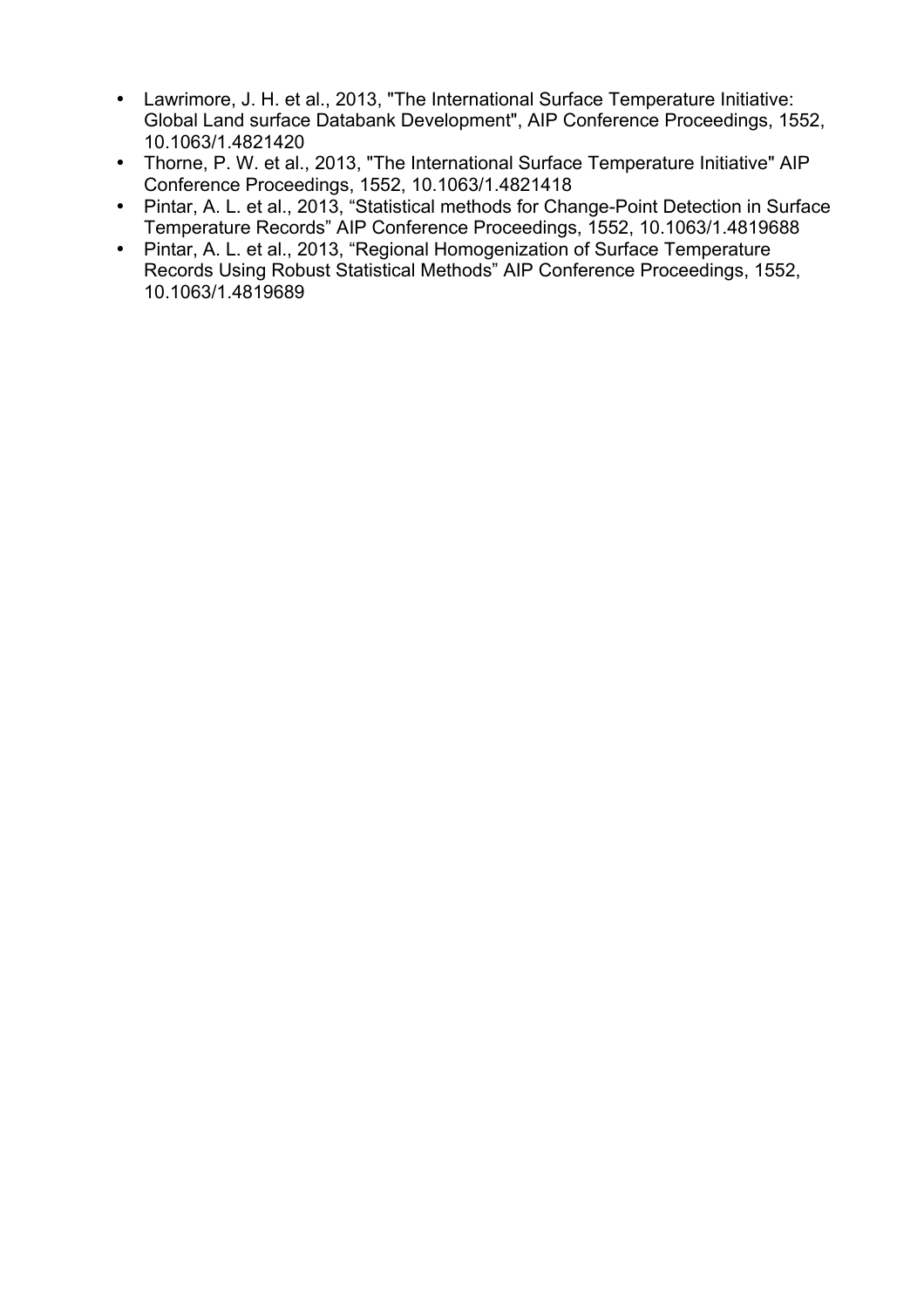## **PROGRESS ON TASKS DETAILED IN THE IMPLEMENTATION PLAN THROUGH 2013**

### **1. Ongoing or periodic activities**

**Task:** Regular Teleconferences **Main Contact: Peter Thorne <b>Due Date:** Ongoing Status: Ongoing **Milestone:** Regular discussions amongst members of the steering committee **Progress:** Regular calls have occurred and been minuted on the web. In general agreed actions have been completed satisfactorily. **Issues:** None

**Task:** Formal annual written report on Initiative **Main Contact: Peter Thorne <b>Due Date:** Jan **Status: Done Milestone:** Written by steering committee to sponsors and posted online **Progress:** This document **Issues:** None

**Task:** Formal written reports on working group progress **Main Contact:** Jay Lawrimore / Kate Willett **Due Date:** Oct **Status:** Done (but delayed)

- **Milestone:** Written reports from working groups submitted to steering committee for approval and posted online.
- **Progress:** Done

**Issues:** Delayed (but less than in 2012) due to commitments of WG chairs.

**Task:** Maintenance of website and blog

**Main Contact:** Peter Thorne **Due Date:** Ongoing **Status:** Ongoing

**Milestone:** Materials updated and highlighted on a regular basis

**Progress:** All relevant materials have been posted and are up to date.

**Issues:** None although reappraisal and refresh of materials is likely due soon.

**Task:** Promotion of Initiative through relevant meetings

**Main Contact:** Steering committee **Due Date:** Ongoing **Status:** Ongoing

**Milestone:** Presentation to the science community through talks and posters.

**Progress:** The Initiative has been presented at multiple meetings this past year through talks and / or posters:

- Royal Society event, London, Oct 2013 (as part of more general talk)
- GCOS AOPC, WMO, Geneva, Switzerland, April 2013
- SAMSI Uncertainty Quantification workshop, June 2013, RTP, NC
- Two talks at IMSC in Jeju, S. Korea, June 2013
- Stats and climate workshop, Oslo, Norway, November 2013
- Reading University, November 2013

**Issues:**None

**Task:** Engendering new dataset efforts **Main Contact:** Steering committee **Due Date:** Ongoing **Status:** Cause for concern **Milestone:** Exploit opportunities to promote awareness of the need for improvements to and diversity of algorithms, for example by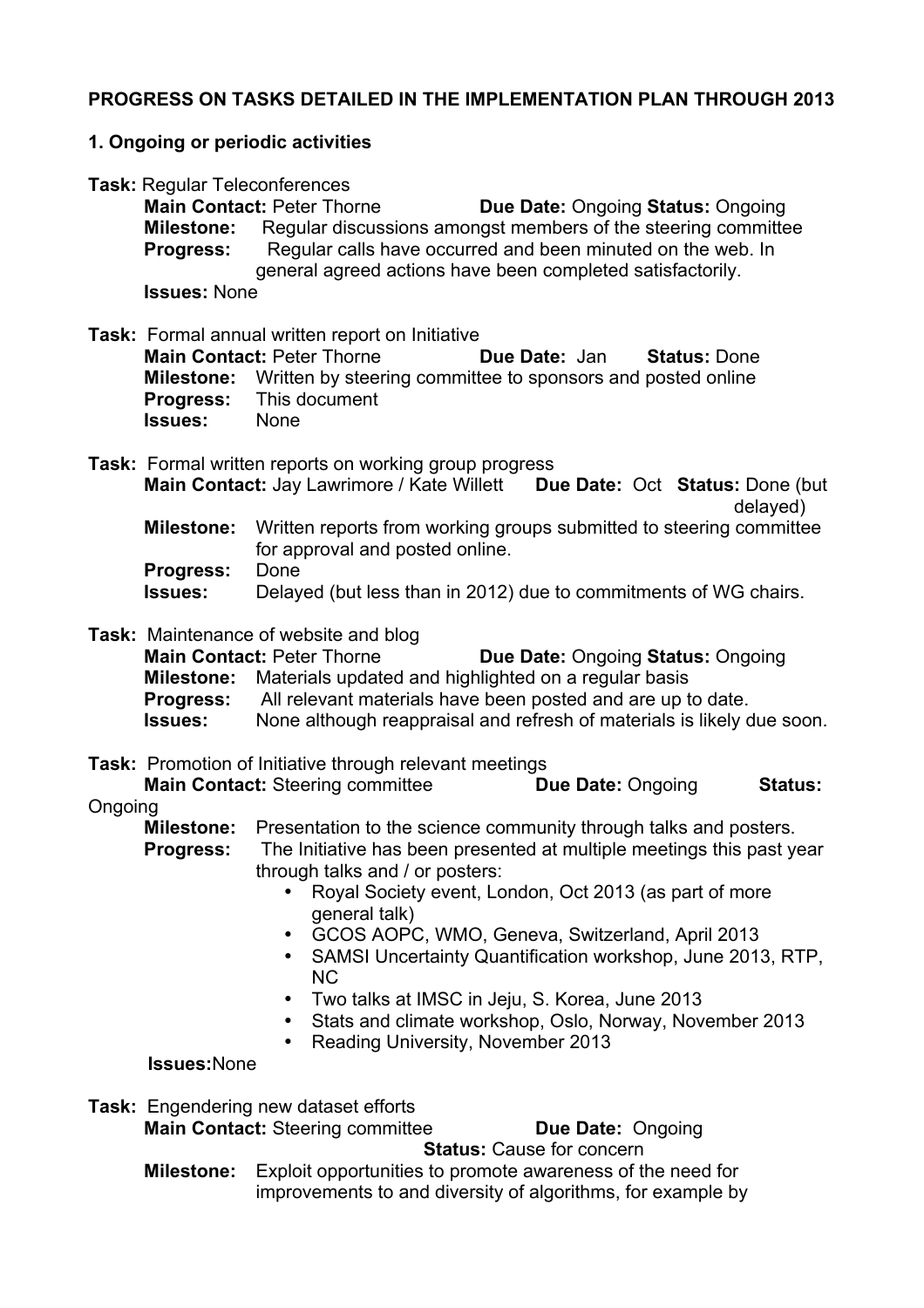organizing conference sessions and journal special issues and by lobbying funding bodies to support research in this area.

- **Progress:** The SAMSI workshop may help but further efforts are required to engender additional inputs.
- **Issues:** Steering committee members have limited experience in this area and the funding environment is far from conducive.

**Task:** Up to date reference list of work on inhomogeneities in surface temperatures on website

**Main Contact:** Kate Willett **Due Date:** Ongoing **Status:** Significant progress **Milestone:** To form a scientific basis for defining error model (analog) spread. **Progress:** Outline report drafted and some references collected and held on website and shared via blog announcements and googledocs following outreach to homogenisation listserv facility. **Issues:** None **Task:** Advocacy of the benchmarks and support for users **Main Contact: Kate willett Due Date: Ongoing Status: Ongoing Milestone:** All working group members should be encouraging use of the benchmarks and providing support where necessary **Progress:** Limited as benchmarks have yet to be finalized.

**Issues:** None

**Task:** Advocacy of the databank, efforts to augment holdings

**Main Contact:** Jay Lawrimore **Due Date:** Ongoing **Status:** 

Ongoing

**Milestone:** Efforts to augment data holdings

**Progress:** New sources were accrued in 2013 and the letter sent out from WMO may mean further feedback in 2014. Several additional sources are being pursued for a subsequent update. **Issues:** None.

### **2. Latent Activities due for completion in the previous reporting period**

**Task:** Position paper on version control and provenance available for public comment **Main Contact:** Jay Lawrimore **Due Date:** 9/11 **Status:** Completed **Milestone:** Posted and available for discussion on the blog **Progress:** Included in databank paper that is now accepted. **Issues:** None

### **Task:** Metrologia article

**Main Contact:** Greg Strouse / Michael de Podesta **Due Date:** 12/11 **Status:**  Superceded

- **Milestone:** Initiative briefing paper to the metrology community submitted **Progress:** Early drafts have been exchanged between authors but the demands of the day job have precluded more meaningful progress.
- **Issues:** Resource crunch continues. ITS9 papers likely do the intended task so will now drop this task.
- **Task:** Release of version 1 of the temperature databank (monthly and daily) **Main Contact:** Jay Lawrimore **Due Date:** 4/12 **Status: Pending**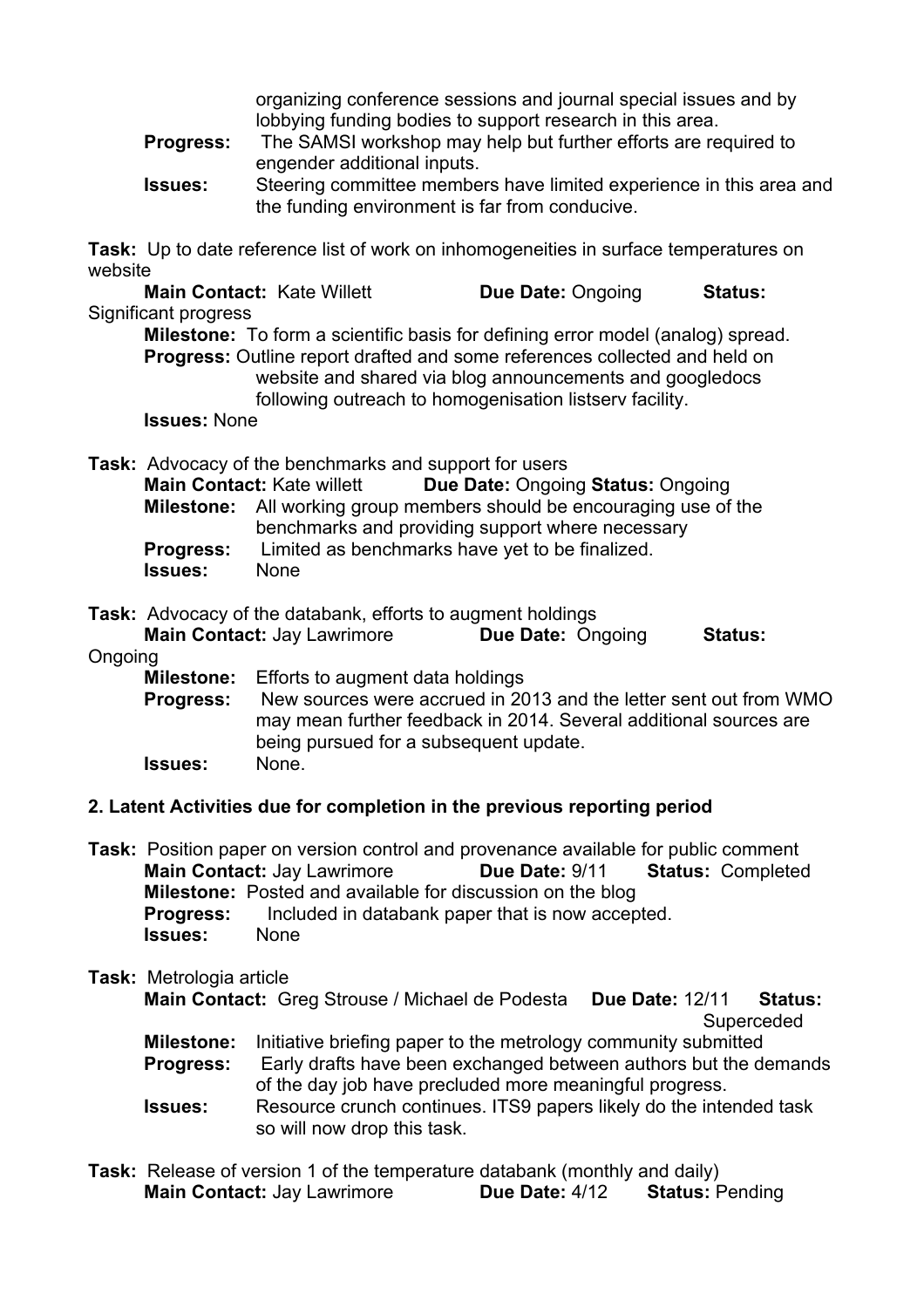- **Milestone:** First version of stage 3 (merged) monthly and daily holdings made available through gosic.org or another designated website
- **Progress:** As stated above this is now solely pending an operational readiness review mandated by NCDC management to proceed. **Issues:** None foreseen. This will be released in 2014.
- **Task:** Benchmarking position (concepts) paper submitted for peer review **Main Contact:** Kate Willett **Due Date:** 4/12 **Status:** In internal review **Milestone:** Submission to Journal of Atmospheric and Oceanic Technology,

Journal

of Geophysical Research-Atmospheres or Climate of the Past **Progress:** Paper is in internal review and soon to be submitted to an appropriate EGU OA journal (the same journal as Merchant et al. was published in). **Issues:** None envisaged at this time.

**Task:** Paper describing databank first version and underlying principles submitted to journal

|                | <b>Main Contact: Jay Lawrimore Due Date: 8/12</b> | <b>Status: Accepted</b>                                                           |  |
|----------------|---------------------------------------------------|-----------------------------------------------------------------------------------|--|
|                | <b>Milestone:</b> submission to journal           |                                                                                   |  |
|                | the dataset release.                              | <b>Progress:</b> Paper on method accepted and will be published commensurate with |  |
| <b>Issues:</b> | Delayed, otherwise none.                          |                                                                                   |  |

## **3. Progress against stated aims in the Implementation Plan for the present year**

*This is progress as assigned against the previous annual report's stated objectives, with some redundancy with Section 2 above removed. It therefore does not catch up on changed timelines envisaged in the redrafted IP for some of these activities. New activities and timelines are given in Section 4.* 

**Task:** Analog-known-worlds proof-of-concept

**Main Contact**: Robert Lund / Kate Willett **Due Date**: 5/13 **Status**: In progress **Milestone**: Create software to produce analog-known-worlds on a proof-of-concept scale and submit methods paper

**Progress**: Software is produced but has yet to be applied to the global data. Paper

is in

progress.

**Issues**: Resources and delay in v1 databank release.

**Task:** Analog-known-worlds global scale production

**Main Contact**: Kate Willett **Due Date**: 5/13 **Status**: Delayed

**Milestone**: Produce analog-known-worlds for as many ISTI databank stage 3

stations

as possible **Progress**: Stayed pending v1 databank release to work from **Issues**: Delay in v1 databank release

**Task:** Analog-error-worlds concepts finalised **Main Contact**: Kate Willett **Due Date**: 5/2013 **Status**: Completed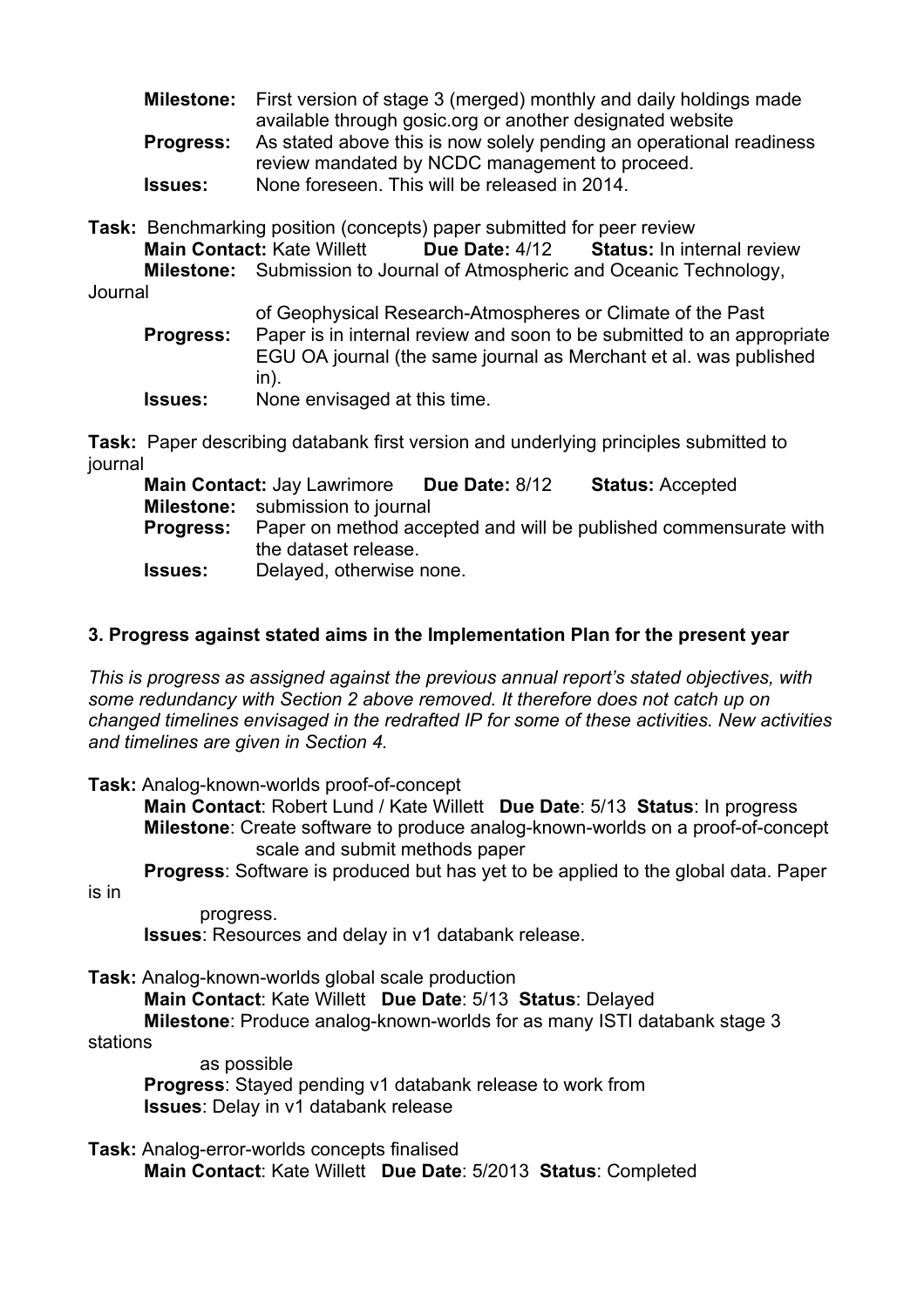**Milestone**: Decide upon number and type of error-models to create (including how to ensure that these are blind tests for each cycle) **Progress**: The set of benchmarks has now been defined but some effort is still required to finalize details at the time of the build. **Issues**: Delay in v1 databank release **Task:** Validation concepts finalised **Main Contact**: Ian Jolliffe **Due Date**: 8/13 **Status**: In progress **Milestone**: Decide upon number and type of tests with which to perform validation **Progress**: The testing framework has been defined by details still need to be worked out. **Issues**: Availability of benchmarks is required and also a higher immediate priority. **Task:** New Implementation Plan drafted and published **Main Contact**: Steering committee **Due Date**: 9/13 **Status**: Completed **Milestone**: Implementation Plan update published **Progress**: Plan available online **Issues**: None **Task:** Benchmarking group meet up **Main Contact**: Kate Willett **Due Date**: 9/13 **Status**: Completed **Milestone**: Attempt to get as many together as possible, possibly a networked code sprint with a USA and Europe (Australia?) hub **Progress**: Meeting held in Asheville, NC, July 2013 **Issues**: None **Task:** Analog-error-worlds proof-of-concept **Main Contact**: Claude Williams **Due Date**: 10/13 **Status**: Pending **Milestone**: Create software to produce analog-error-worlds on a proof-of-concept scale and submit methods paper (if desired?) **Progress:** None to date due to dependencies on databank and analog clean worlds **Issues:** Resources, conditional on progress in other tasks **Task:** Validation proof of concept **Main Contact**: Ian Jolliffe **Due Date**: 10/13 **Status**: Pending **Milestone**: Create software and score system/intercomparison tables to run the validation on a proof of-concept scale and submit methods paper (if desired?) **Progress**: Methods have been developed but application requires availability of benchmarks. **Issues**: Conditional on progress in other tasks before able to proceed. **Task:** Analog-error worlds global scale production **Main Contact**: Claude Williams **Due Date**: 11/13 **Status**: Pending **Milestone**: Produce analog-error worlds from the analog-known-worlds ready for distribution **Progress**: None **Issues**: Dependent upon earlier deliverables which have been delayed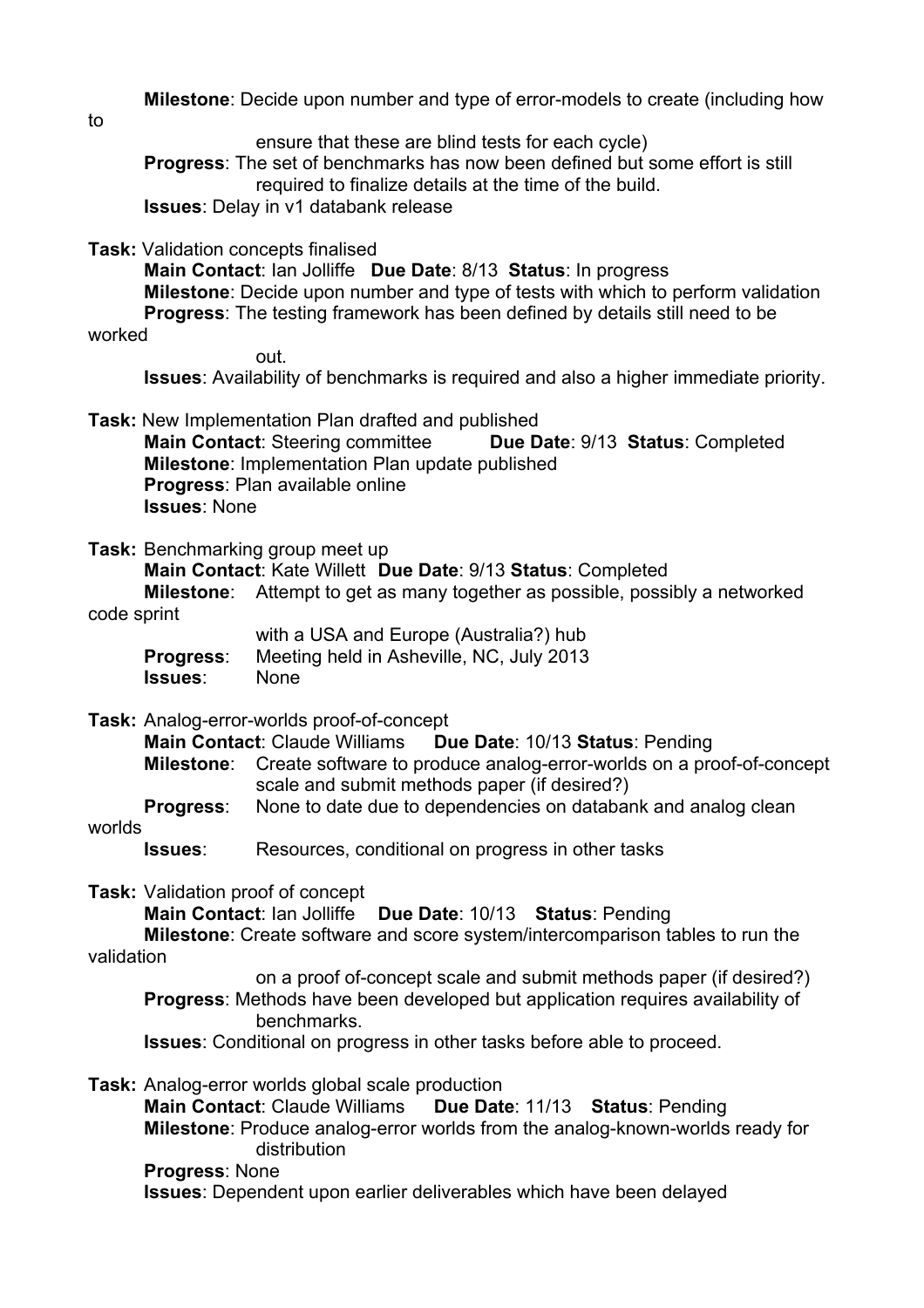**Task:** Benchmark Cycle Release of analog-error worlds **Main Contact**: Kate Willett **Due Date**: 12/13 **Status**: Pending **Milestone**: Release first official benchmarks – publicise widely **Progress**: None **Issues**: Release is dependent upon completing preceding benchmarking exercise

steps

**Task:** Validation global scale production **Main Contact**: Ian Jolliffe **Due Date**: 12/13 **Status**: Pending **Milestone**: Produce software and framework ready for running on the global scale – automated or manual **Progress**: None **Issues**: Dependencies on earlier incompleted actions

### **4. Proposed schedule of tasks for 2014-2015 reporting period**

These are the planned activities for 2014 that are commensurate with the revised IP. In some cases dates have been moved from those in the published IP to accommodate developments that have arisen in the interim.

| <b>Activity</b>                                           | <b>Details</b>                                                                                                                                                                                                                                                         | Owner                                       | Due date                            |  |  |
|-----------------------------------------------------------|------------------------------------------------------------------------------------------------------------------------------------------------------------------------------------------------------------------------------------------------------------------------|---------------------------------------------|-------------------------------------|--|--|
| Ongoing                                                   |                                                                                                                                                                                                                                                                        |                                             |                                     |  |  |
| Regular<br>teleconferences                                | For steering committee<br>and any groups formed<br>under auspices of the<br>initiative. Minutes posted<br>online.                                                                                                                                                      | Steering<br>committee                       | Quarterly or<br>more<br>frequently. |  |  |
| Formal annual<br>written report on<br>Initiative          | By steering committee to<br>sponsors and posted<br>online                                                                                                                                                                                                              | Steering<br>committee                       | Every<br>January                    |  |  |
| Formal written<br>reports on<br>working group<br>progress | From working groups to<br><b>Steering Committee and</b><br>posted online                                                                                                                                                                                               | Working<br>groups                           | Every<br>October                    |  |  |
| Maintenance of<br>website and blog                        | Materials updated and<br>highlighted on a regular<br>basis.                                                                                                                                                                                                            | Steering<br>Committee                       | Ongoing                             |  |  |
| Promotion of<br>initiative through<br>relevant meetings   | Talks or posters                                                                                                                                                                                                                                                       | Steering<br>Committee,<br>working<br>groups | Ongoing                             |  |  |
| Engendering new<br>dataset efforts                        | Exploit opportunities to<br>promote awareness of the<br>need for improvements to<br>and diversity of<br>algorithms, for example by<br>organizing conference<br>sessions and journal<br>special issues and by<br>lobbying funding bodies to<br>support research in this | Steering<br>committee                       | Ongoing                             |  |  |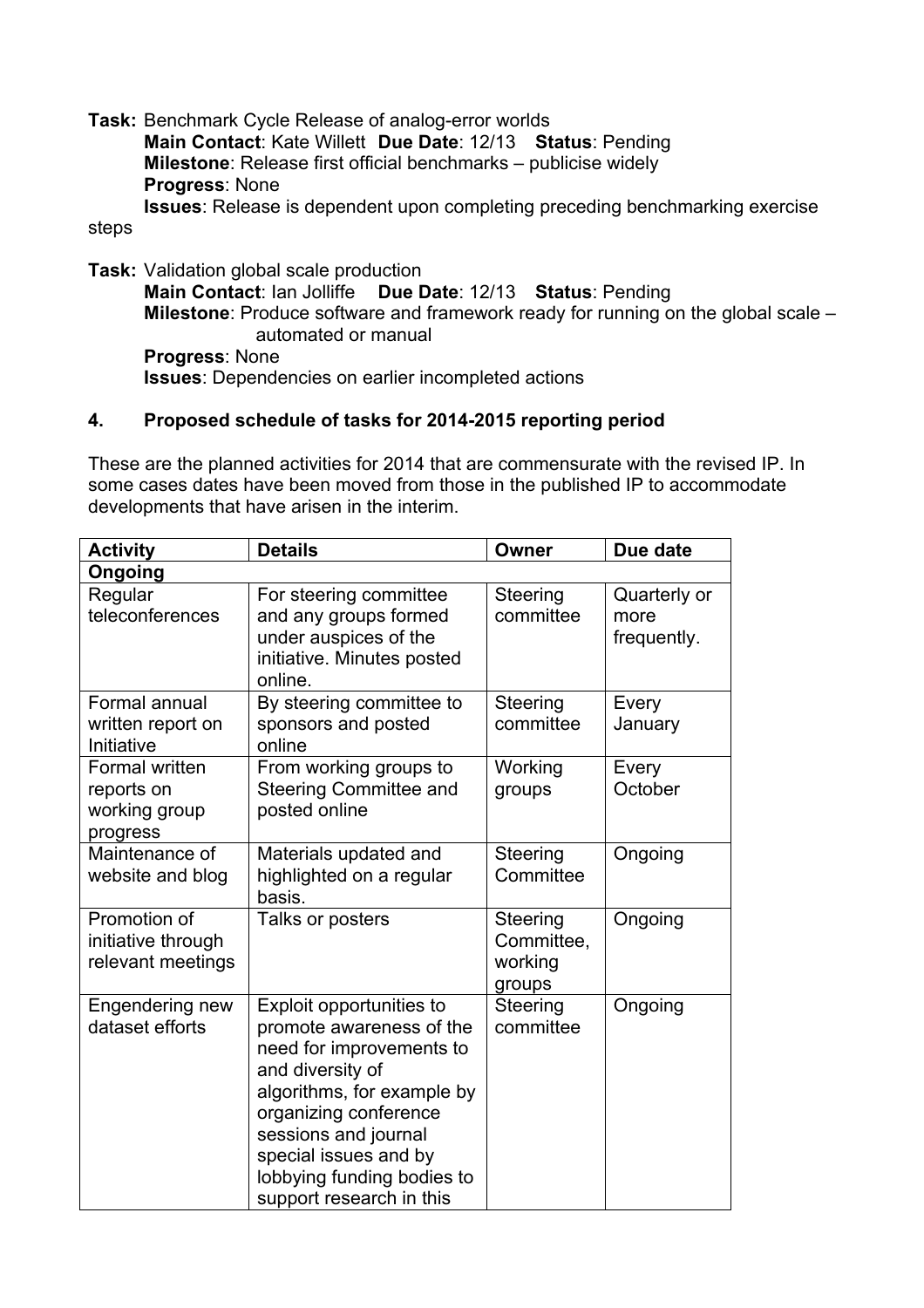|                                                                                                                                                                                                          | area.                                                                                                       |                                                                                            |                  |
|----------------------------------------------------------------------------------------------------------------------------------------------------------------------------------------------------------|-------------------------------------------------------------------------------------------------------------|--------------------------------------------------------------------------------------------|------------------|
| Up to date<br>reference list of<br>work on<br>inhomogeneities<br>in surface<br>temperatures on<br>the website<br>(www.surfacetem<br>peratures.org/ben<br>chmarking-and-<br>assessment-<br>working-group) | Ongoing.                                                                                                    | <b>Benchmarki</b><br>ng and<br>Assessment<br>working<br>group led<br>by Kate<br>Willett    | Ongoing          |
| Advocacy of the<br>benchmarks and<br>support for users                                                                                                                                                   | All group members should<br>be encouraging use of the<br>benchmarks an providing<br>support where necessary | <b>Benchmarki</b><br>ng and<br>Assessment<br>working<br>group,<br>Steering<br>Committee    | Ongoing          |
| Advocacy of the<br>databank, efforts<br>to augment<br>holdings                                                                                                                                           | Every effort should be<br>made to engender data<br>submissions                                              | Steering<br>committee,<br>Databank<br>working<br>group                                     | Ongoing          |
| <b>Timebound</b>                                                                                                                                                                                         |                                                                                                             |                                                                                            |                  |
| COST-type<br>meeting<br>program viability                                                                                                                                                                | Initial decision point on<br>viability of funding request<br>such as COST                                   | All,<br>especially<br>members<br>with<br>experience<br>οf<br>COST<br>actions or<br>similar | January<br>2014  |
| Talk at Imperial<br>College, London                                                                                                                                                                      | Invited talk                                                                                                | <b>Kate Willett</b>                                                                        | January<br>2014  |
| Advancing<br>exchange of daily<br>climate<br>summaries on a<br>routine basis                                                                                                                             | Completion of<br>development and testing<br>of new CLIMAT template<br>containing daily<br>observations      | <b>NCDC</b>                                                                                | January<br>2014  |
| Completion of<br>software<br>enhancements to<br>databank software<br>associated with<br>code review                                                                                                      | Improve long-term<br>maintainability of stage 1<br>through 3 software                                       | Rennie,<br>Gleason                                                                         | February<br>2014 |
| Analog-clean-<br>worlds open<br>worlds                                                                                                                                                                   | Create software to<br>produce analog-<br>cleanworlds on a global<br>scale, produce enough to                | Team<br>Creation -<br>lead by<br>Robert                                                    | January<br>2014  |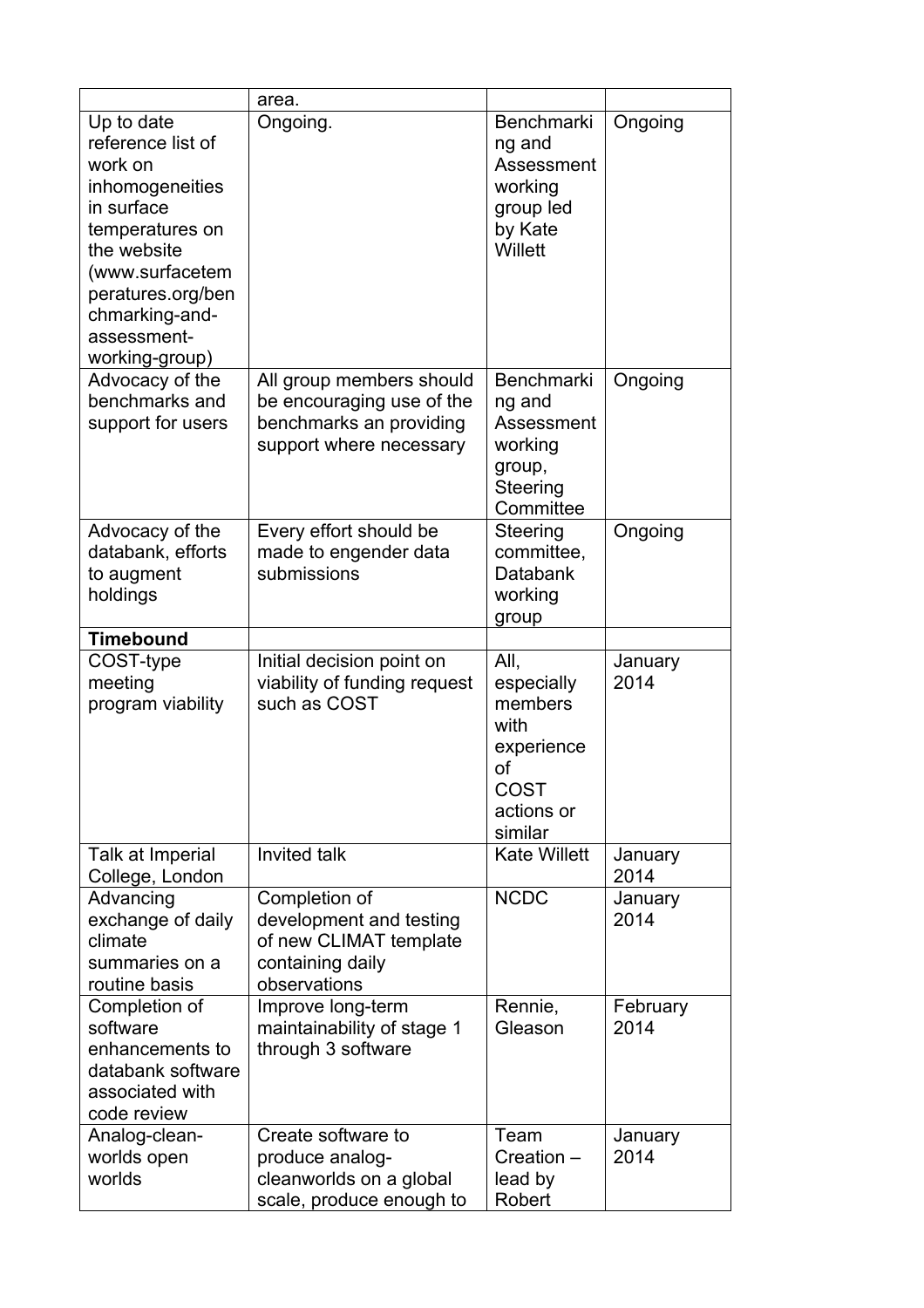|                                                                                                | create the open error<br>worlds and submit<br>methods paper                                                                       | Lund and<br>Kate<br>Willett                                                                               |                                           |
|------------------------------------------------------------------------------------------------|-----------------------------------------------------------------------------------------------------------------------------------|-----------------------------------------------------------------------------------------------------------|-------------------------------------------|
| Analog-error-<br>worlds concepts<br>finalised                                                  | Using the defined set of<br>blind and open worlds<br>define the distribution and<br>statistical probability<br>framework          | Team<br>Corruption<br>$-$ lead by<br>Claude<br>Williams/Vic<br>tor Venema                                 | January<br>2014                           |
| Validation<br>concepts<br>finalised                                                            | Decide upon number and<br>type of tests with which to<br>perform validation                                                       | Team<br>Validation -<br>lead by lan<br>Jolliffe                                                           | January<br>2014                           |
| Talk at AMS,<br>Atlanta                                                                        | Overview talk                                                                                                                     | Peter<br>Thorne                                                                                           | February<br>2014                          |
| Completion of<br>operational<br>readiness<br>requirements for<br>version 1<br>databank release | Meeting documentation<br>and review requirements<br>internal to NCDC                                                              | Lawrimore                                                                                                 | March 2014                                |
| Version 1 release<br>of Stage-3 data                                                           | Release version 1 of the<br>Stage-3 dataset with<br>variants. Web and media<br>announcements.                                     | <b>Databank</b><br>Working<br>Group                                                                       | April 2014                                |
| Talks at EGU                                                                                   | Invited talk and PICO<br>presentations                                                                                            | <b>Kate Willett</b>                                                                                       | April 2014                                |
| Analog-clean-<br>worlds global<br>scale production                                             | Produce analog-<br>cleanworlds<br>for all blind error<br>worlds                                                                   | Team<br>Creation -<br>code run<br>and<br>data hosted<br>by Kate<br>Willett                                | Spring 2014                               |
| Analog-error-<br>worlds open<br>worlds                                                         | Create software to<br>produce analog-error<br>worlds for at least the<br>open worlds and submit<br>methods paper (if<br>desired?) | Team<br>Corruption<br>lead by<br>Claude<br>Williams/Vic<br>tor Venema<br>and coding<br>by Kate<br>Willett | Spring 2014                               |
| Talk at<br>homogenization<br>workshop,<br><b>Budapest</b>                                      | Benchmarking talk                                                                                                                 | Victor<br>Venema                                                                                          | May 2014                                  |
| Analog-error-<br>worlds blind<br>worlds (official<br>benchmarks)                               | Produce analog-error<br>worlds from the analog-<br>clean-worlds ready for<br>distribution as official                             | Team<br>Corruption<br>lead by                                                                             | May 2014<br>(open<br>worlds at<br>least), |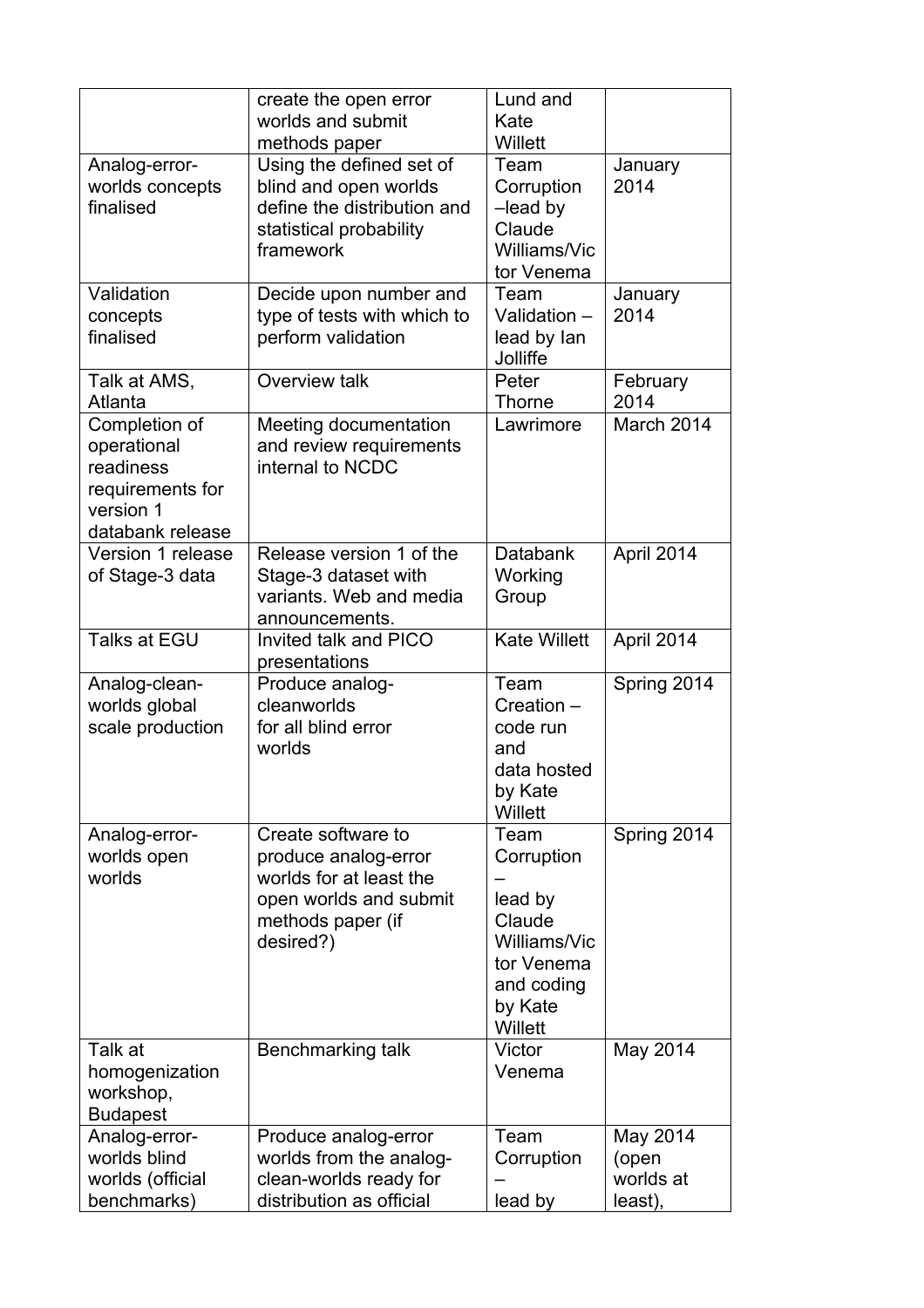|                                                                                                                                           | benchmark data                                                                                                                                                  | Claude<br>Williams/Vic<br>tor Venema            | Summer<br>2014 (Blind)                                                                                                                                                                           |
|-------------------------------------------------------------------------------------------------------------------------------------------|-----------------------------------------------------------------------------------------------------------------------------------------------------------------|-------------------------------------------------|--------------------------------------------------------------------------------------------------------------------------------------------------------------------------------------------------|
| Validation proof-<br>of-concept                                                                                                           | Create software and score<br>system/intercomparison<br>tables to run the validation<br>on a proof-of-concept<br>scale and submit methods<br>paper (if desired?) | Team<br>Validation -<br>lead by lan<br>Jolliffe | May 2014                                                                                                                                                                                         |
| <b>ISTI</b> presentation<br>at<br>EarthTemp<br><b>Network</b>                                                                             | Meeting focused on Africa<br>as<br>a data-sparse area,<br>Germany,<br><b>June 2014</b>                                                                          | Peter<br>Thorne,<br>Chris<br>Merchant           | <b>June 2014</b>                                                                                                                                                                                 |
| Validation global<br>scale production                                                                                                     | Produce software and<br>framework ready for<br>running on the global<br>scale - automated or<br>manual                                                          | Team<br>Validation -<br>lead by lan<br>Jolliffe | Have ability<br>to accept<br>returned<br>benchmark<br>data and<br>statistics by<br>Summer<br>2014 but full<br>scale<br>assessment<br>could be<br>delayed until<br>Summer<br>2015 if<br>necessary |
| Input to CCI                                                                                                                              | As directed by Tom<br>Peterson                                                                                                                                  | Steering<br>committee                           | <b>July 2014</b>                                                                                                                                                                                 |
| <b>SAMSI summer</b><br>workshop                                                                                                           | Completion of summer<br>SAMSI workshop to be<br>held in Boulder, CO                                                                                             | Peter<br>Thorne and<br>organizers               | <b>July 2014</b>                                                                                                                                                                                 |
| Metadata<br>collection strategy                                                                                                           | Documentation of Working<br>Group's strategy to pursue<br>metadata holdings for<br>existing data holdings                                                       | <b>Databank</b><br>Working<br>Group             | <b>July 2014</b>                                                                                                                                                                                 |
| Work with ACRE /<br>ICOADS etc. to<br>investigate<br>potential<br>extension of<br><b>IMMA</b> format to<br>land<br>meteorological<br>data | Improve long-term archive<br>of land surface data                                                                                                               | Lawrimore,<br>Woodruff<br>(Guest<br>expert)     | August 2014                                                                                                                                                                                      |
| <b>Benchmark Cycle</b><br>Release of<br>analog-error-<br>worlds                                                                           | Release first official<br>benchmarks - publicise<br>widely                                                                                                      | <b>Benchmarki</b><br>ng Working<br>Group        | Summer<br>2014                                                                                                                                                                                   |
| Meeting under                                                                                                                             | Meeting to be held in                                                                                                                                           | Peter                                           | September                                                                                                                                                                                        |